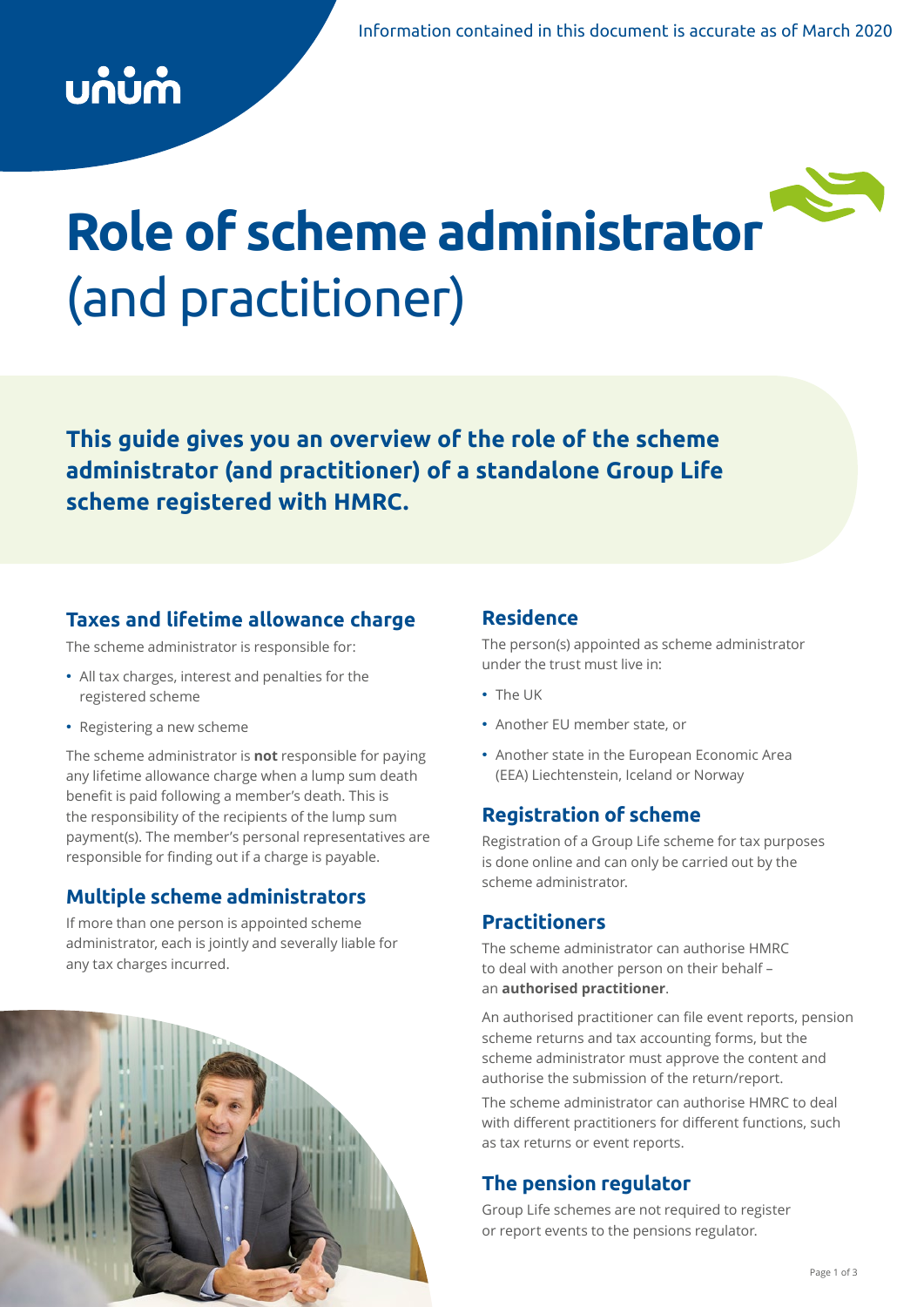## **Reporting responsibilities**

The scheme administrator is responsible for:

- Filing or amending an event report
- Filing or amending a pension scheme return
- Filing or amending a tax return
- Amending scheme details
- Registering to operate tax relief at source and amending details – needed if self-employed/equity partners are members of the scheme
- Amending scheme administrator's details

Where a practitioner files, the scheme administrator must approve the content and authorise the submission of the return/report.

## **Event reports**

The scheme administrator will need to provide HMRC with an event report following one of a number of reportable events.

HMRC list 24 reportable events in The Registered Pension Schemes (Provision of Information) Regulations 2006. The following events (which match HMRC's numbering) are those which could apply to a Group Life scheme:

#### **1. Unauthorised payments**

The scheme makes an unauthorised member payment or an unauthorised employer payment.

#### **2. Lump sum death benefit payments exceeding 50% of standard lifetime allowance**

The scheme makes a lump sum death benefit payment to a person in respect of the death of a member, and that payment, either alone, or when aggregated with other payments from that scheme, amounts to more than 50% of the standard lifetime allowance applicable at the time of the member's death.

#### **6. Benefit crystallisation events and lifetime allowance protection**

A benefit crystallisation event occurs in relation to a member in respect of the scheme and:

- a) the amount crystallised by the event
	- exceeds the standard lifetime allowance, or
	- together with amounts crystallised by other events in relation to that member, exceeds the standard lifetime allowance, for the year in which the event occurs; and
- b) the member relies on entitlement to a form of lifetime allowance protection in order to reduce or eliminate liability to the lifetime allowance charge

#### **11. Changes in scheme rules**

The scheme changes its rules to:

- a) entitle any person to require the making of unauthorised payments, or
- b) permit investment other than in insurance policies

#### **14. Change in number of members**

The number of scheme members falls in a different band at the end of a tax year from where it fell at the end of the previous tax year.

The bands are:

- (a) 0 members
- (b) 1 member
- (c) 2 to 11 members
- (d) 12 to 50 members
- (e) 51 to 10,000 members
- (f) more than 10,000 members

#### **19. Country or territory of establishment**

The scheme changes the country or territory in which it is established.

#### **20. Occupational pension scheme**

The scheme becomes, or stops being, an occupational pension scheme.

> **For a full list of events and definitions, visit:** [www.gov.uk/](https://www.gov.uk/hmrc-internal-manuals/pensions-tax-manual/ptm161300) [hmrc-internal-manuals/](https://www.gov.uk/hmrc-internal-manuals/pensions-tax-manual/ptm161300) [pensions-tax-manual/](https://www.gov.uk/hmrc-internal-manuals/pensions-tax-manual/ptm161300) [ptm161300](https://www.gov.uk/hmrc-internal-manuals/pensions-tax-manual/ptm161300)